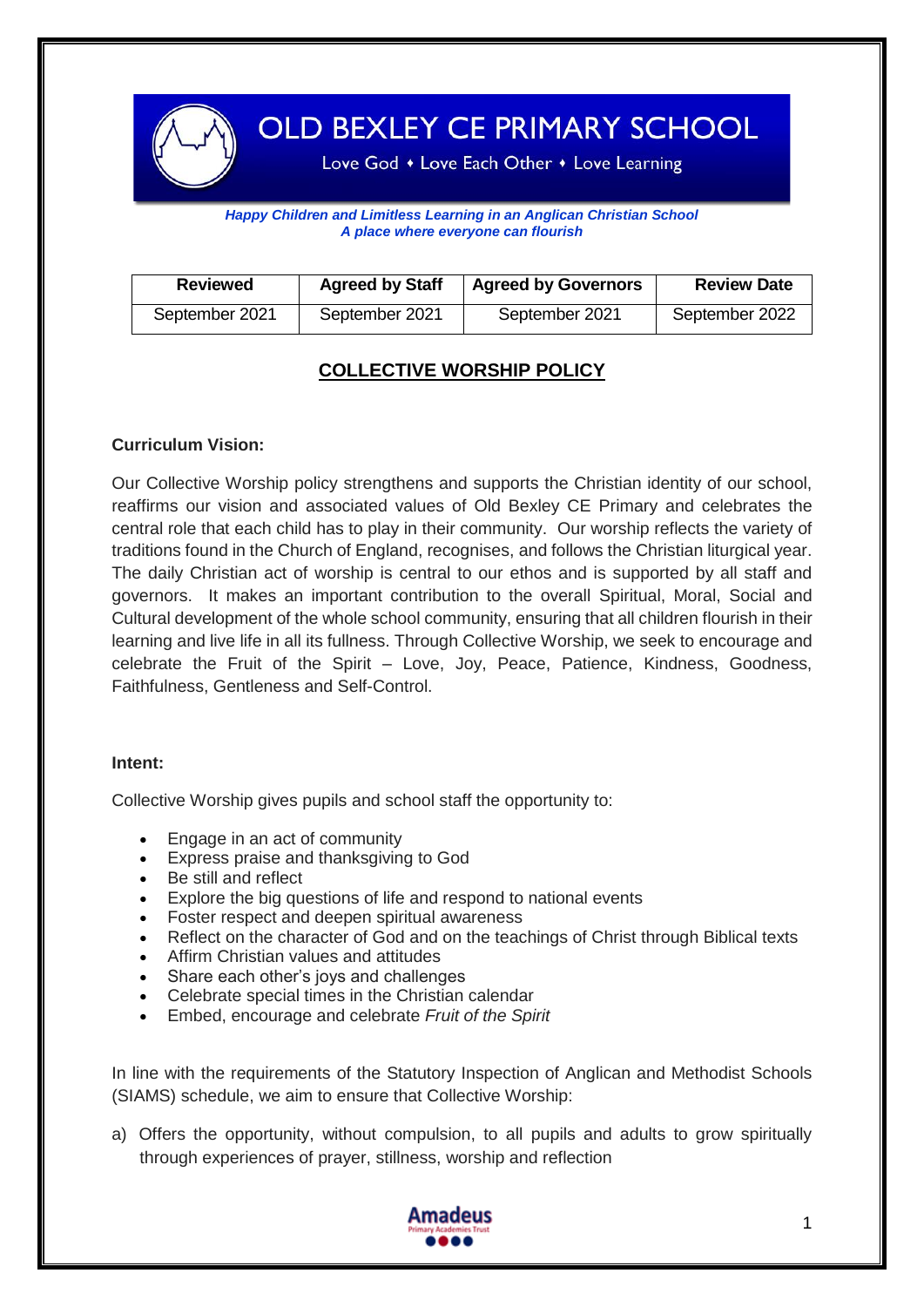- b) Enables all pupils and adults to appreciate that Christians worship in different ways, for example using music, silence, story, prayer, reflection, the varied liturgical and other traditions of Anglican/Methodist worship, festivals and, where appropriate, the Eucharist
- c) Helps pupils and adults to appreciate the relevance of faith in today's world, to encounter the teachings of Jesus and the Bible and to develop their understanding of the Christian belief in the Trinitarian nature of God and its language
- d) Enables pupils as well as adults to engage in the planning, leading and evaluation of Collective Worship in ways that lead to improving practice. Leaders of worship, including clergy, have access to regular training
- e) Encourages local church community partnerships to support the school effectively in developing its provision for Collective Worship.

## **Implementation:**

Collective Worship is planned by a variety of stakeholders including staff, pupils and the clergy of our local Church of England Team Ministry in consultation with the Collective Worship Leader. This act of worship can take place at any time of the school day and in any regular school grouping e.g. whole school, key stage or class. It is an opportunity to further embed the school's vision.

Our school plans systematically and cohesively using the Rochester Diocesan Collective Worship Planning, which is adapted and changed to meet the needs of our community. This ensures that there is a shared understanding of the long and short-term planning of worship and this enables continuity.

Visitors to our school are asked to read and comply with our school visitor and safeguarding policies. This includes discussing the content of any worship with a member of the Senior Leadership Team in order to ascertain its suitability for the school community. Visitors are never left alone with children, as the supervision of pupils remains the responsibility of school staff.

| KS <sub>1</sub>          | KS2                           |  |
|--------------------------|-------------------------------|--|
| Deputy Head              | <b>Head Teacher</b>           |  |
| <b>Head Teacher</b>      | Year Group Leader             |  |
| Year Group/Class worship | Year Group/Class worship      |  |
| Vicar/RE Co-ordinator    | <b>Assistant Deputy/Vicar</b> |  |
| Head Teacher (AM)        | Head Teacher (PM)             |  |

We meet every morning in both KS1 and KS2 halls for worship:

Our worship consists of four stages:

- *Gather* we welcome the community with music, liturgy and the lighting of a candle
- *Engage* we share a bible reading, followed by an activity to engage pupils with the Christian message
- Respond -- pupils discuss, share, reflect, pray or sing

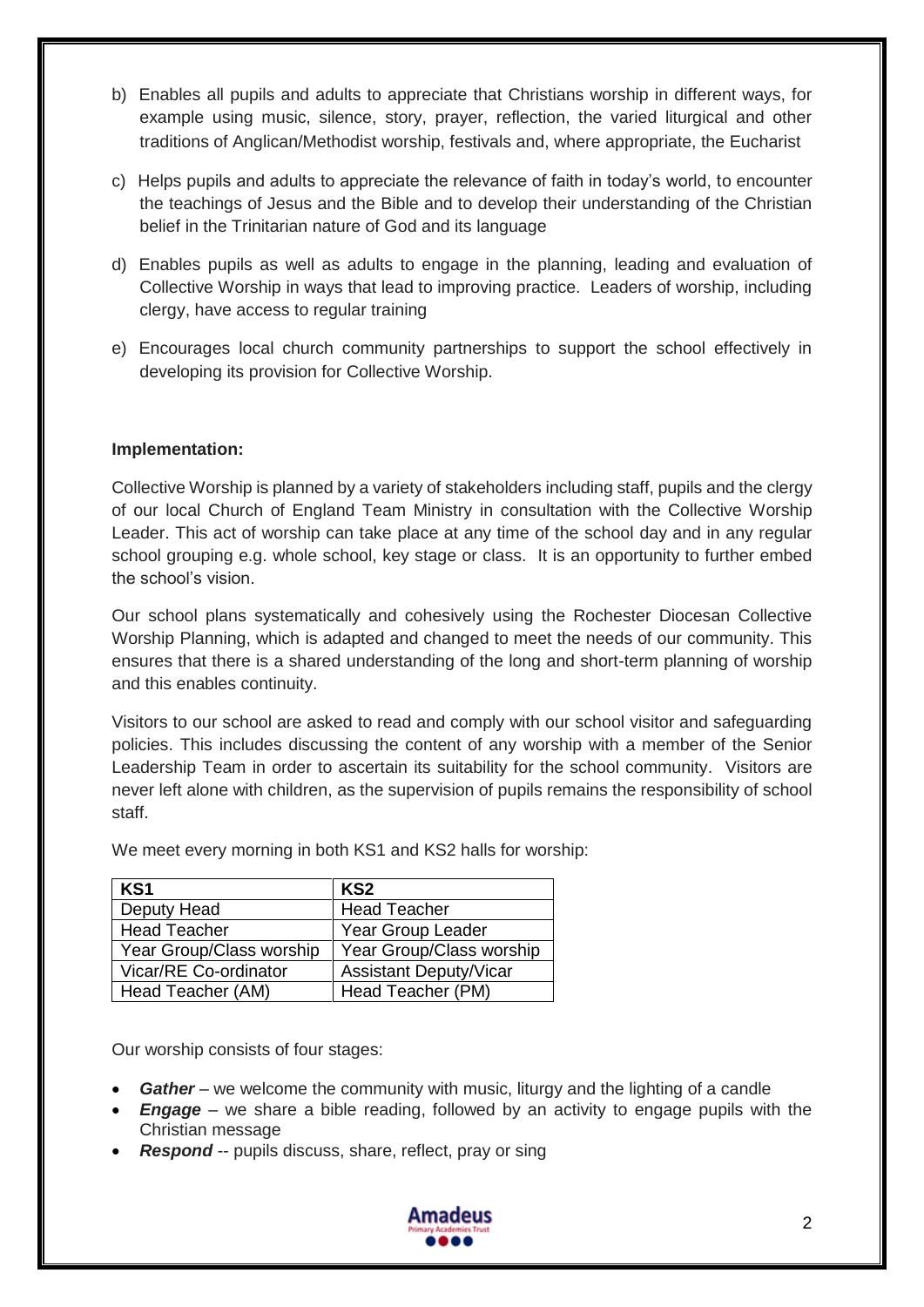*Send* – we share the message of the worship again and ask pupils to think about how they will affect their day / learning/ behaviour. We close with liturgy, final prayer, music and the blowing out of our special candle.

## **Inclusion and Equal Opportunities:**

A daily act of worship is held for all children regardless of their background of culture or religion. Children are encouraged to respect and celebrate the religious and cultural diversity of the school community. Every effort is made by the school to ensure the involvement of all children unless withdrawn by their parents.

# **Parental Engagement:**

Parents and carers are invited to attend Friday celebration worship, which acknowledges children's achievements throughout the week.

Years 5 and 6 have a termly Eucharist service in school, led by clergy from the Bexley Team Ministry. In addition, Years 3 and 4 also have a Liturgy service each term led by clergy. Parents/carers are invited to attend these services.

We are mindful of the variation in personal spiritual styles and provide a range of creative opportunities including music, silence, symbolism, drama and use of IT.

## **Expectations of Pupils:**

Pupils regularly plan and lead worship on a voluntary basis. They work with their class teacher during lunchtime to develop their own understanding of worship and to design a worship to support the spiritual development of their peers.

# **Developing Worship/Resources:**

The school allocates part of its budget to support the daily act of Collective Worship. The Collective Worship Leader attends regular professional development with Rochester Diocese and accesses a wide range of resources to ensure that worship is both inspiring and engaging.

# **Role of the Collective Worship Leader:**

The Collective Worship Leader will:

- Ensure that Collective Worship meets the aims and expectations as set out by SIAMS
- Liaise with colleagues to ensure the expectations of Collective Worship are understood
- Observe and monitor Collective Worship, and support colleagues to develop their expertise
- Provide opportunities for, and respond to feedback about Collective Worship
- Liaise periodically with members of the clergy and with school governors.